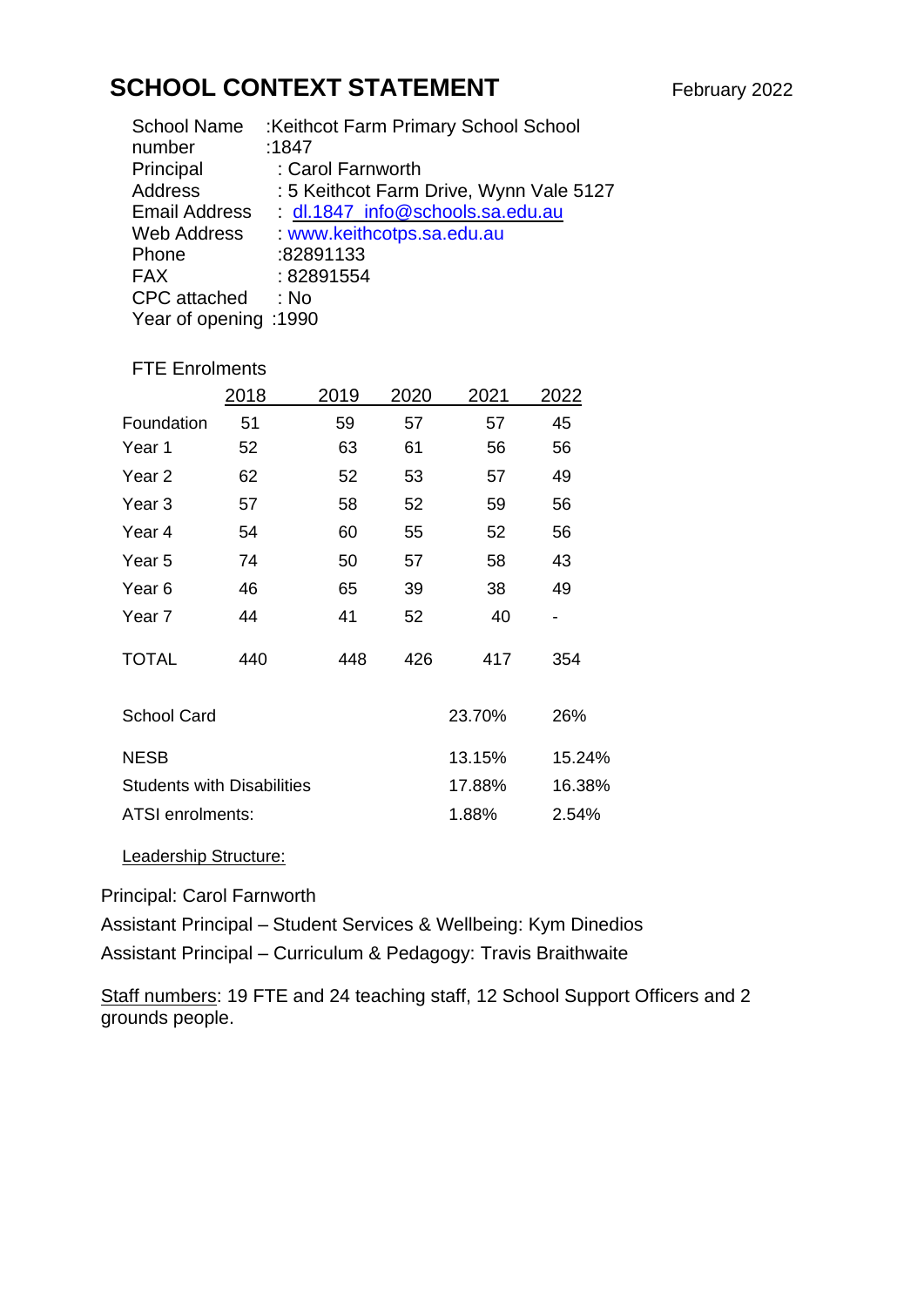Keithcot Farm School is co-located with Kings Baptist School and the Keithcot Farm Children's Centre. Some of the facilities are shared by the three campuses. The whole campus is known as the Wynn Vale West Campus.

Keithcot Kings OSHC and Vacation Care services operate on site. Out Of School Hours Care Program Before school care starting at 7:00am and after hour's care finishing at 6:00pm are available Monday to Friday. Vacation Care is also available through the holiday periods.

School Values: We teach our students to become Respectful, Collaborative and Powerful Learners. Keithcot Kids are also taught how to be kind which supports our slogan "Keithcot Kids are Kind".

Public Transport: The school is on the 545 bus route from the Tea Tree Plaza Interchange.

Location: Keithcot Farm School is a government primary school located 16 kms from the city centre of Adelaide. It was established in 1990 as a part of the Golden Grove Housing Development in the North Eastern suburbs and foothills of Adelaide.

Enrolments: Enrolments are around the 355 mark. The school is zoned. This means that children within the zone have a priority right to attend the school. Children from outside of the zone are able to attend if there is space available. Families are advised to make contact with the school early if they are seeking enrolment in the school. Currently the school has 14 classes.

School Facilities: School facilities are well maintained. The grounds have been extensively redeveloped and this will be an ongoing process for a number of years. Our aim is to create a pleasant and interesting learning environment for all of the school community. • 19 Class Spaces • 1 all-purpose hall built 2008. • 1 shared library facility redeveloped in 2011 • 1 administration building • Specialist Japanese Room • Special education and learning spaces. • Specialist Arts Centre • 1 shared oval •Extensive grounds and outdoor facilities.

Computer Support and Canteen are outsourced services.

Car parking: Car parking on the school grounds is limited to school staff. Parking around the school can be very limited at drop off and pick up times each day.

School Learning Program: The Australian Curriculum subjects are taught. The school offers a wide range of activities which enhance the classroom programs. These include special days, visiting specialists, instrumental music, excursions, camps, performance groups and competitions.

**Specialist Learning Areas**. Performing Arts: The school has an extensive program which includes aspects of drama, music and dance. All students are involved in this program each week. Students also have access to our instrumental music program.

Physical Education: All students have specialist PE lessons each week as well as their classroom physical education lessons. The school has a range of sports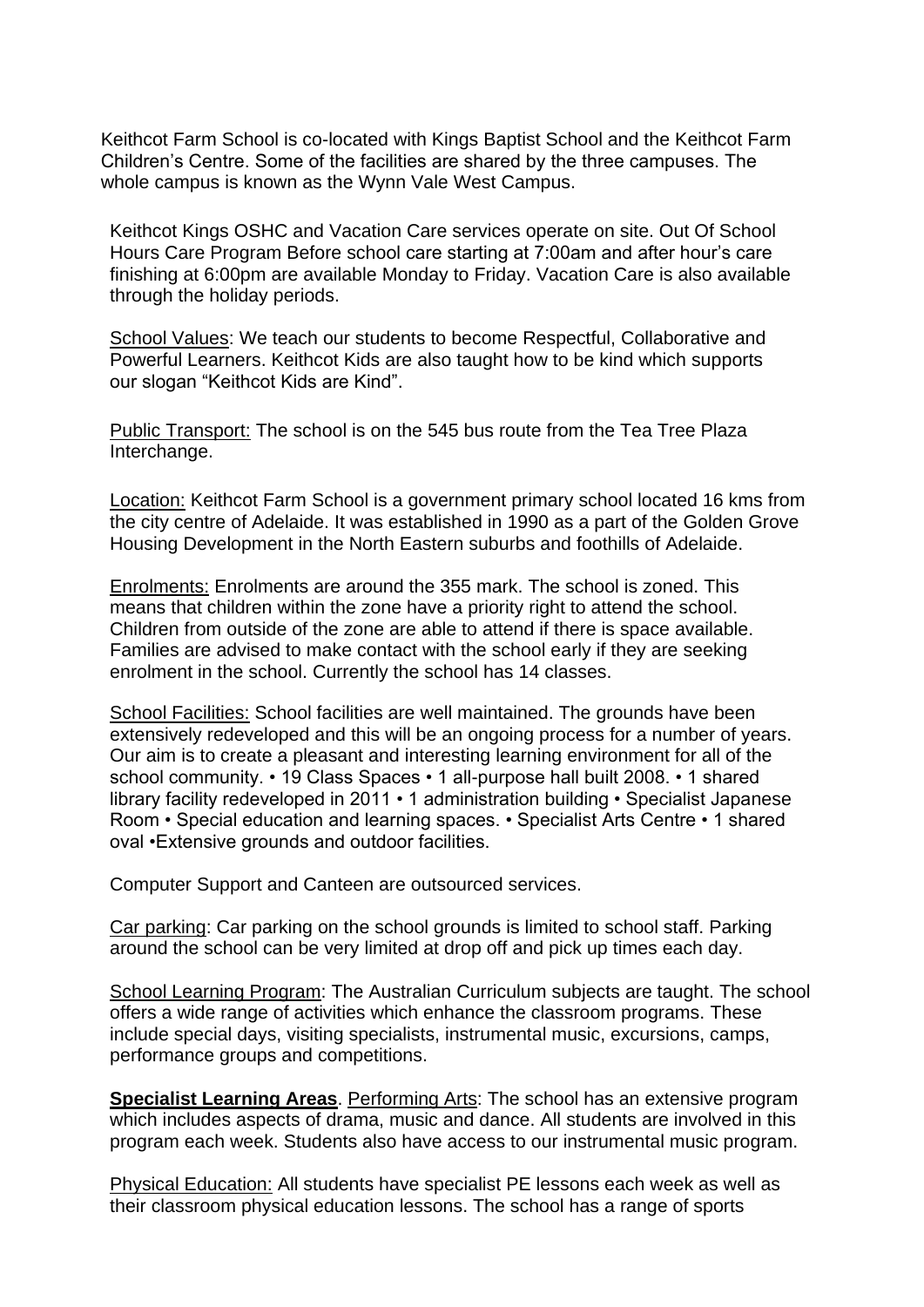teams which compete at different age levels depending on parent support. We are also heavily involved in S.A.P.S.A.S.A. inter school competitions in swimming, football, soccer, netball, athletics, tennis, and a number of other sports.

Japanese: Japanese is the language other than English taught at Keithcot Farm School. All students have two lessons per week provided by one specialist teacher.

Design and Digital Technology: All students receive one lesson a week In Design Technology in the first semester and Digital Technology in the second semester. This is taught by a specialist teacher.

Staff use and are encouraged to use a wide range of methodologies to support the different learning styles of students and to meet the needs of the diverse student population. We aim to develop in students a sense of identity, to empower them to be able to contribute, to be creative, to take risks, and generate ideas, critically reflect and feel connected with others in the world. Literacy and Numeracy are part of all areas of learning.

Middle Schooling: A Middle School program operates for year 5/6 students. This program focuses on appropriate teaching and learning methodologies, curriculum rigour and community service. Classes are co-located and teachers share some aspects of the learning program. The intention is to develop responsible, positive and independent learners.

Assessment Procedures and Reporting: Our Assessment, Recording and Reporting policy reflect current DfE policy. All students have Individual Reports which are written twice a year. 3 Way Conferences are offered in term 1 with optional conferences offered in term 3.

Play is The Way is a learning program which teaches students to be organised, resilient, persistent, cooperative and a range of other skills. All students engage with this program weekly through their learning program.

Communication/Technology –Currently we have interactive televisions in our school. This means that this technology is available in every teaching and learning space across the school. We have multiple class sets of Chrome Books and iPads plus free standing computers in classrooms, so that students have access to a variety of technology. Continual development of our technology is a focus.

School Competitions: This school encourages students, who wish to do so, to compete. This can be in all aspects of the curriculum but there are opportunities in the areas of mathematics, computing, writing and English language, Science and the Arts through ICAS.

Special Needs and Students with Disabilities: We have students with special curriculum needs ranging from a disability to a learning difficulty, and students who require extra support in social and language areas. Programs and support for these students are managed by the Assistant Principal for Student Services in consultation with our Special educator. Support and programs are tailored for individual students through a variety of programs.